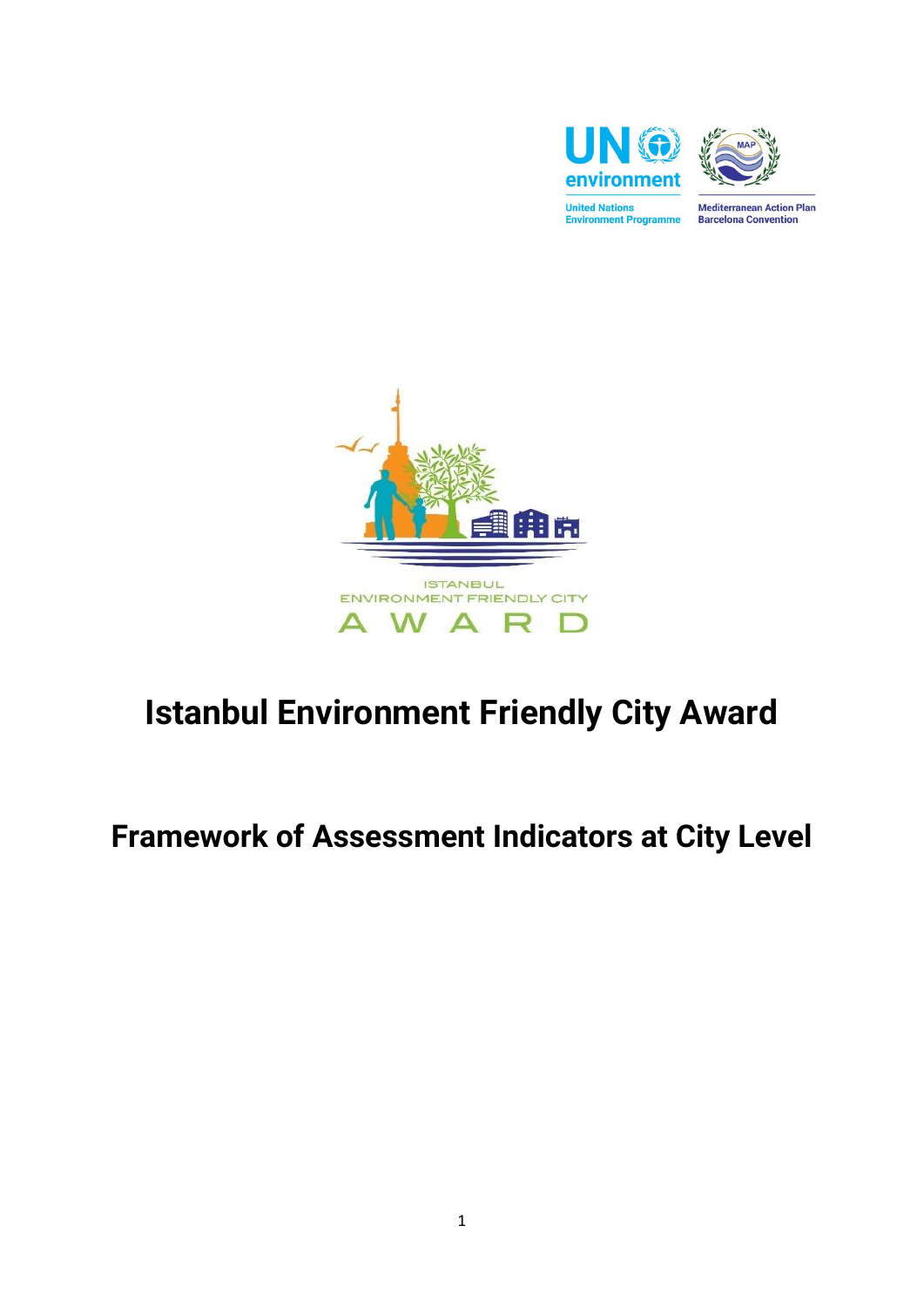## **Introduction**

The development of this Framework of Assessment Indicators at City Level has been supported by the CESBA MED InterregMed Project and the international initiative for a Sustainable Built Environment (iiSBE Italy).

The Framework is composed of 55 assessment criteria organised in 4 main categories:

- A Nature and Biodiversity Protection (5)
- B Built Environment (22)
- C Social, Economic and Cultural Sustainability (15)
- D Policy and Governance (13)

34 criteria are associated to a quantitative indicator, 20 criteria are qualitative.

28 criteria are MAIN CRITERIA/INDICATORS (M), which are considered as mandatory: it is highly recommended to provide quantitative information/data for those criteria. That means that participants shall evaluate them and report the results in the Application Form, as much as possible. However, if the applicant city does not have the necessary data to populate the corresponding indicators, it is allowed to provide short narrative texts with qualitative information in the "Evidence of the measures/progress achieved in the last 5 years" text box (see application form).

27 criteria are RECOMMENDED. Participants can decide which ones to include in the Application Form.

A "Calculation Guide" for the quantitative criteria is provided to explain the assessment methods.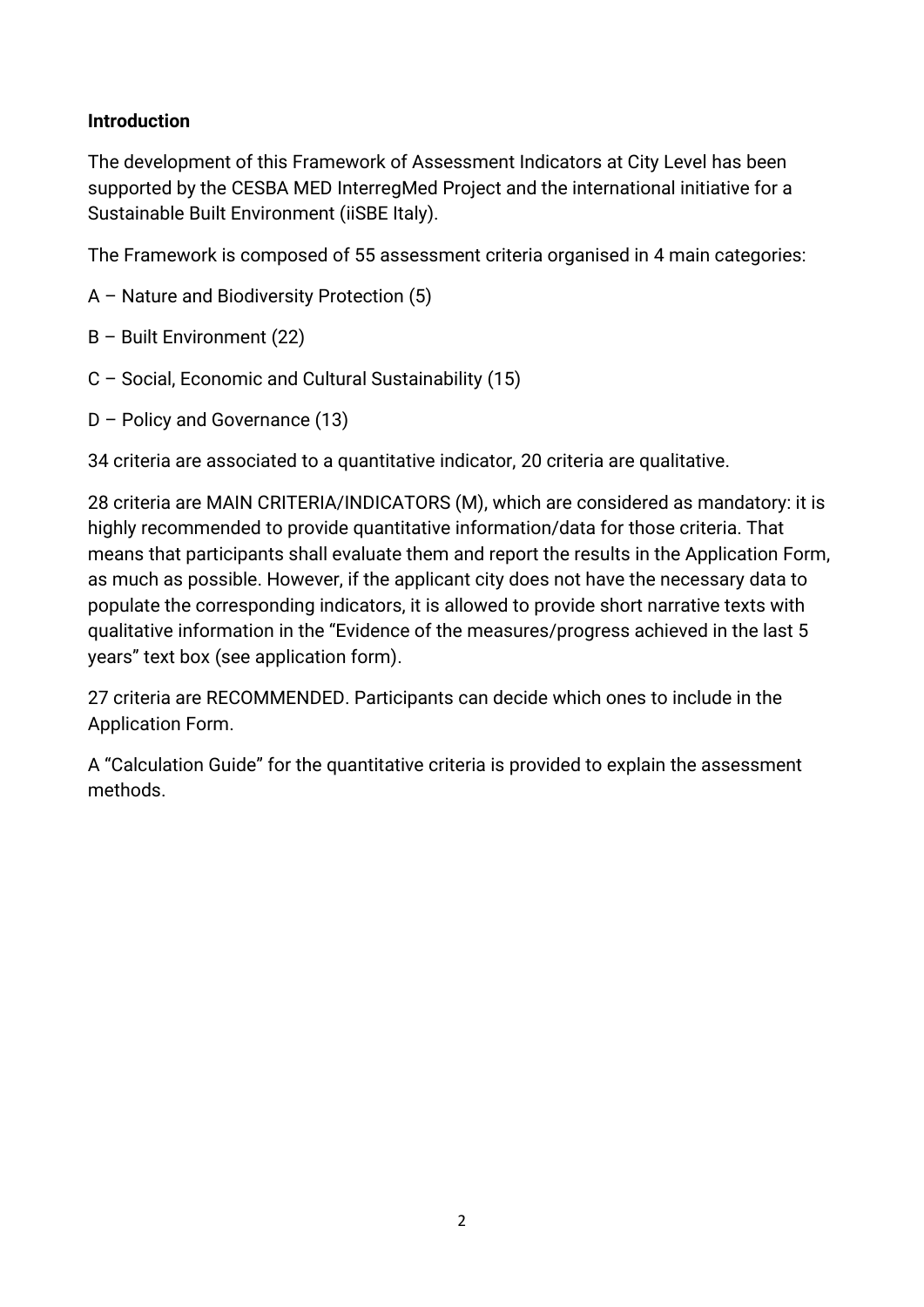| <b>CODE</b>    |                                           | <b>CRITERION</b>                                                                | <b>INDICATOR</b>                                                                                                                                                                                                                                                        | <b>METRIC</b>                              | N                       |
|----------------|-------------------------------------------|---------------------------------------------------------------------------------|-------------------------------------------------------------------------------------------------------------------------------------------------------------------------------------------------------------------------------------------------------------------------|--------------------------------------------|-------------------------|
| $\mathbf{A}$   | <b>Nature and Biodiversity Protection</b> |                                                                                 |                                                                                                                                                                                                                                                                         | 5                                          |                         |
| A1             | <b>Climate Change</b>                     |                                                                                 |                                                                                                                                                                                                                                                                         |                                            | $\overline{2}$          |
| M              | A1.1                                      | Greenhouse gas<br>emissions                                                     | Total amount of greenhouse gases in<br>tonnes (equivalent carbon dioxide<br>units) generated over a calendar year<br>divided by the current city population                                                                                                             | Tons CO <sub>2</sub> eq. $/$<br>inhabitant |                         |
|                | A1.2                                      | Resilience of natural<br>systems and/or Urban<br>resilience                     | Measures to enhance or maintain the<br>resilience of natural systems (against<br>and/or<br>climate<br>change<br>impacts<br>improve the urban<br>measures to<br>resilience to<br>natural and<br>human<br>induced risks based on prevention,<br>preparedness and response | Qualitative                                |                         |
| A <sub>2</sub> |                                           | <b>Ecosystem protection</b>                                                     |                                                                                                                                                                                                                                                                         |                                            | $\mathbf{1}$            |
| M              | A2.1                                      | Protection of coastal<br>and marine<br>ecosystems, including<br>protected areas | Measures to protect coastal and marine<br>ecosystems, incl. by establishing and<br>managing marine and coastal protected<br>areas                                                                                                                                       | Qualitative                                |                         |
| A <sub>3</sub> | <b>Sustainable-use of resources</b>       |                                                                                 |                                                                                                                                                                                                                                                                         | $\overline{2}$                             |                         |
|                | A3.1                                      | Efficiency in water use                                                         | Volume of water supplied minus the<br>volume of utilized water divided by the<br>total volume of water supplied                                                                                                                                                         | %                                          |                         |
| M              | A3.2                                      | Use of marine, coastal<br>and land-based<br>resources                           | Measures for the sustainable use of<br>marine, coastal and land-based<br>resources                                                                                                                                                                                      | Qualitative                                |                         |
| B              |                                           | <b>Built environment</b>                                                        |                                                                                                                                                                                                                                                                         |                                            | 22                      |
| <b>B1</b>      | <b>Resilient coast</b>                    |                                                                                 |                                                                                                                                                                                                                                                                         |                                            | $\overline{2}$          |
| M              | <b>B1.1</b>                               | Flood management<br>and coastal protection<br>measures                          | Existence of flood management and<br>coastal protection measures, including<br>nature-based solutions                                                                                                                                                                   | Qualitative                                |                         |
|                | B1.2                                      | Setback zone                                                                    | Area of built-up land in the setback<br>zone/total area of 100m setback zone                                                                                                                                                                                            | %                                          |                         |
| <b>B2</b>      |                                           | <b>Sustainable land use</b>                                                     |                                                                                                                                                                                                                                                                         |                                            | 3                       |
| M              | B2.1                                      | Urban compactness                                                               | Built-up land area per inhabitant                                                                                                                                                                                                                                       | m2/inhabitant                              |                         |
|                | B <sub>2.2</sub>                          | Conservation of land                                                            | Area of undeveloped land with<br>ecological or agricultural value / area<br>of the city                                                                                                                                                                                 | %                                          |                         |
|                | B2.3                                      | Permeability of land                                                            | Area of permeable surfaces on total<br>city area                                                                                                                                                                                                                        | $\%$                                       |                         |
| <b>B3</b>      | <b>Local transport</b>                    |                                                                                 |                                                                                                                                                                                                                                                                         |                                            | $\overline{\mathbf{3}}$ |
| M              | B3.1                                      | Availability of [high<br>capacity] public<br>transport systems                  | Sum of the kilometres of [high<br>capacity] public transport systems<br>operating within the city divided by                                                                                                                                                            | Km/100,000 inhabitants                     |                         |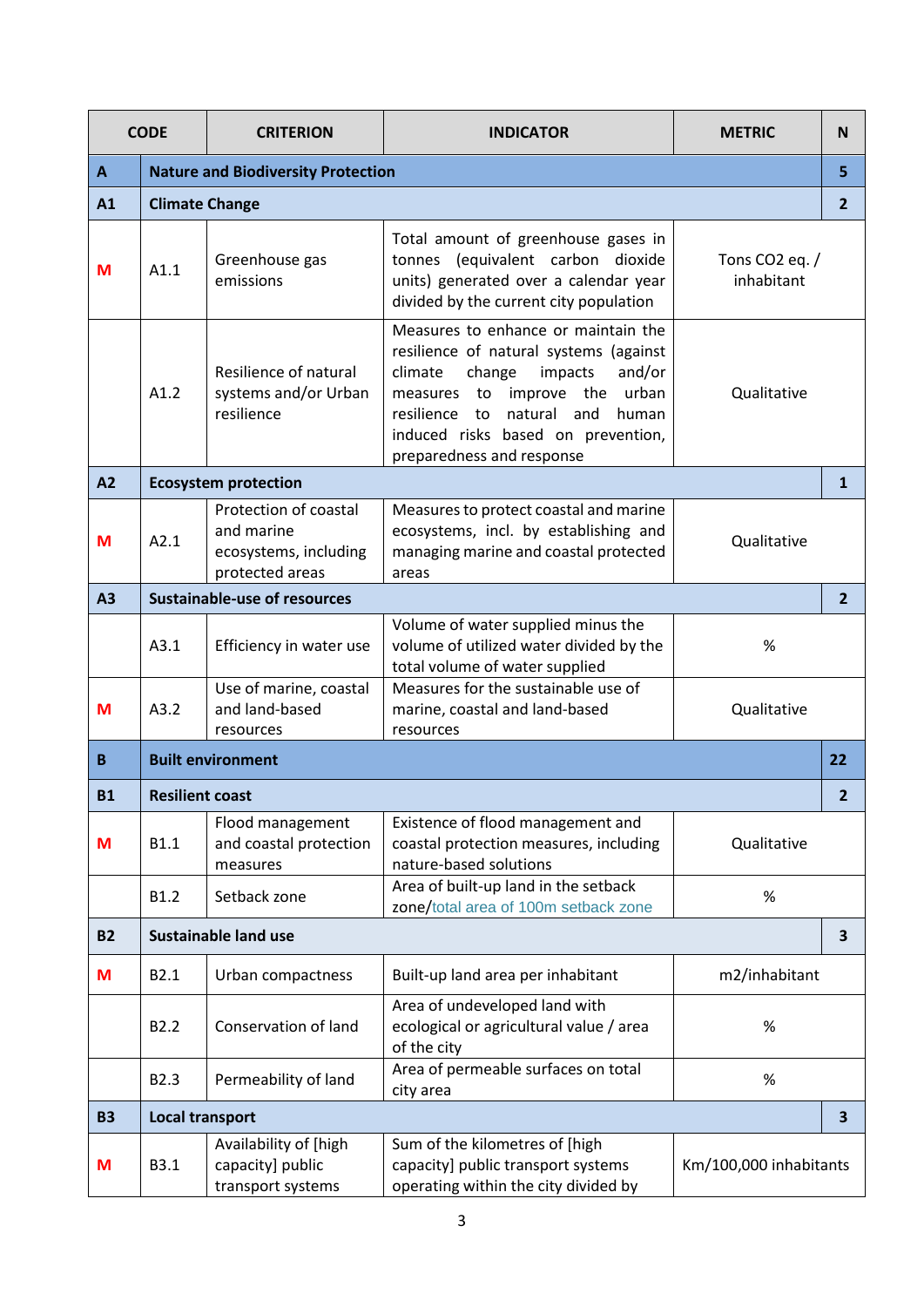|           |              |                                                                                         | one 100, 000th of the city's total<br>population                                                                                                                      |                        |              |
|-----------|--------------|-----------------------------------------------------------------------------------------|-----------------------------------------------------------------------------------------------------------------------------------------------------------------------|------------------------|--------------|
|           | <b>B3.2</b>  | Number of personal<br>automobiles per capita                                            | Total number of registered personal<br>automobiles in a city divided by the<br>total city population                                                                  | n/inhabitant           |              |
|           | <b>B3.3</b>  | <b>Extent and</b><br>connectivity of bicycle<br>paths                                   | Aggregate length of bicycle paths in<br>the city per 100,000 residents.                                                                                               | Km/100,000 inhabitants |              |
| <b>B4</b> |              | <b>Pollution and waste</b>                                                              |                                                                                                                                                                       |                        | 6            |
| M         | B4.1         | Municipal solid waste<br>collection                                                     | Total municipal solid waste produced<br>in the municipality per person                                                                                                | Tons/inhabitant        |              |
|           | B4.2         | Solid Waste Recycling                                                                   | Total amount of the city's solid waste<br>that is recycled in tonnes divided by<br>the total amount of solid waste<br>produced in the city in tonnes                  | $\%$                   |              |
| M         | B4.3         | Water treatment                                                                         | Total amount of the city's wastewater<br>that has undergone a primary<br>treatment divided by the total amount<br>of wastewater produced in the city and<br>collected | %                      |              |
|           | B4.4         | Fine particulate matter<br>(PM2.5) concentration                                        | Annual mean concentration of PM2,5                                                                                                                                    | $\mu$ g/m3             |              |
|           | B4.5         | Particulate matter<br>(PM10) concentration                                              | Annual mean concentration of PM10                                                                                                                                     | $\mu$ g/m3             |              |
|           | B4.6         | Industrial solid waste<br>reduction                                                     | Annual industrial solid waste reduction<br>by the manufacturing industry                                                                                              | Tons/year              |              |
| <b>B5</b> | <b>Water</b> |                                                                                         |                                                                                                                                                                       |                        | $\mathbf{1}$ |
| М         | B5.1         | <b>Total water</b><br>consumption                                                       | Total amount of the city's water<br>consumption in liters per day divided<br>by the total city population                                                             | liters/day/person      |              |
| <b>B6</b> |              | <b>Energy Efficiency</b>                                                                |                                                                                                                                                                       |                        | З            |
|           | B6.1         | Thermal energy<br>consumed by<br>residential buildings                                  | Total final thermal energy<br>consumption for residential buildings<br>operations in kilowatt hours divided by<br>the total population of the city                    | kWh/inhabitant/year    |              |
| M         | B6.2         | <b>Electrical energy</b><br>consumed by<br>residential buildings                        | Total final electric energy consumption<br>for residential buildings operations in<br>kilowatt hours divided by the total<br>population of the city                   | kWh/inhabitant/year    |              |
|           | B6.3         | Share of renewable<br>energy relative to<br>city's total electric<br>energy consumption | Total consumption of electricity<br>generated from renewable sources<br>divided by city's total electric energy<br>consumption                                        | $\%$                   |              |
| <b>B7</b> |              |                                                                                         | Green settlements, building materials and technological systems                                                                                                       |                        | 4            |
|           | B7.1         | Green urban areas                                                                       | Proportion of all vegetated areas<br>within the city boundaries in relation<br>to the total area                                                                      | $\%$                   |              |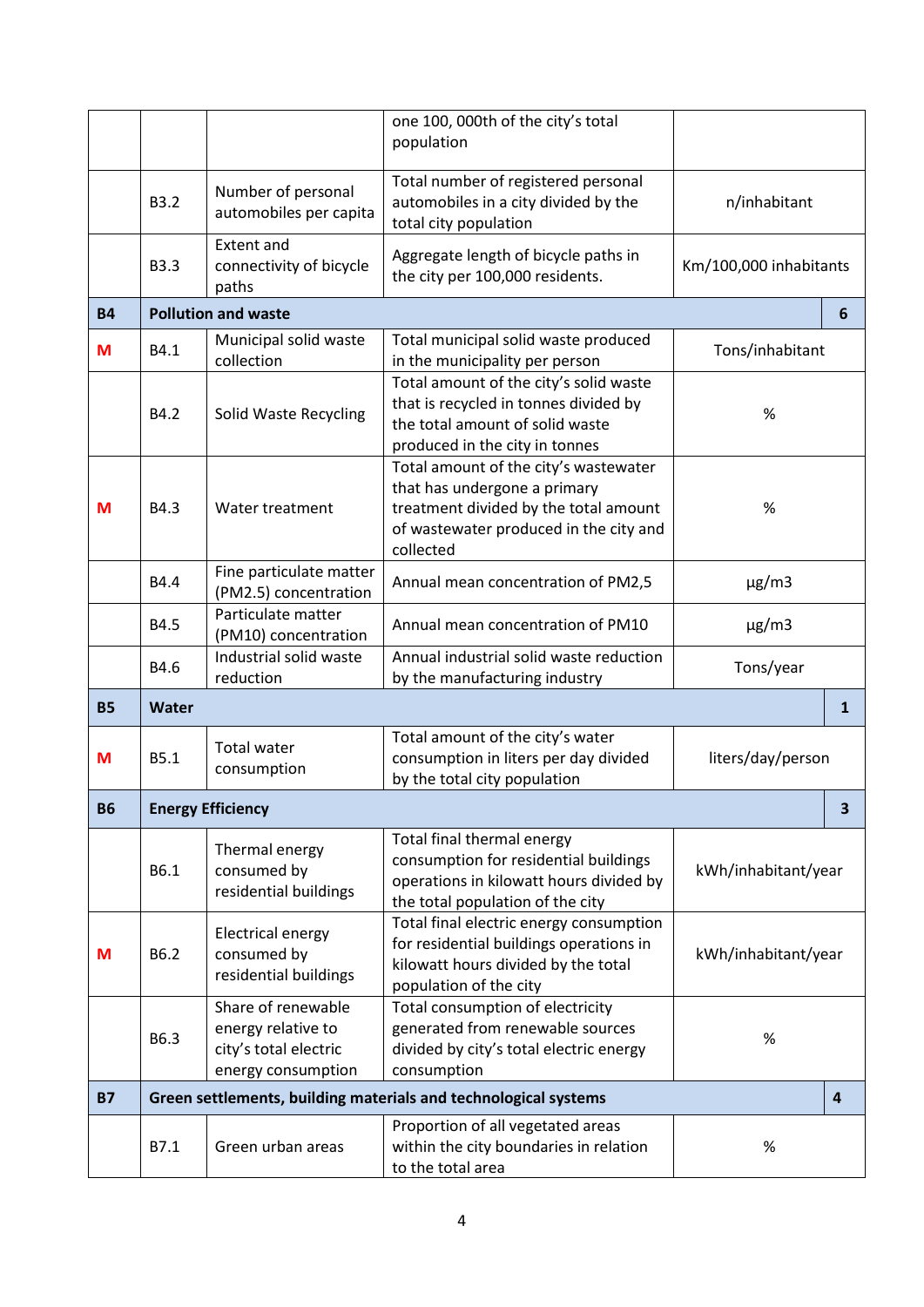| M              | B7.2                          | Green areas in relation<br>to the city population                    | Total area of green in the city divided<br>by one 100,000th of the city's total<br>population                                                                                                                         | h/100,000 inhabitants |                |
|----------------|-------------------------------|----------------------------------------------------------------------|-----------------------------------------------------------------------------------------------------------------------------------------------------------------------------------------------------------------------|-----------------------|----------------|
|                | B7.3                          | Green roofs                                                          | Aggregate area of building roofs<br>covered with vegetated material<br>divided by the total city's roofs area                                                                                                         | %                     |                |
|                | B7.4                          | Improvement of the<br>building stock                                 | Measures for the construction of green<br>buildings or retrofit of existing<br>buildings                                                                                                                              | Qualitative           |                |
| $\mathsf{C}$   |                               | <b>Social, Economic and Cultural Sustainability</b>                  |                                                                                                                                                                                                                       |                       | 15             |
| C <sub>1</sub> |                               | <b>Integration and solidarity</b>                                    |                                                                                                                                                                                                                       |                       | 1              |
|                | C1.1                          | Mixed income<br>neighbourhoods                                       | Measures to promote mixed income<br>neighbourhoods                                                                                                                                                                    | Qualitative           |                |
| C <sub>2</sub> |                               | <b>Local cultural values and traditions</b>                          |                                                                                                                                                                                                                       |                       | $\mathbf{1}$   |
|                | C2.1                          | <b>Historical buildings</b><br>preservation                          | Efforts/budget allocation for<br>renovation/retrofitting/rehabilitation<br>of historical buildings and settlements<br>(e.g. projects of rehabilitation of<br>historic centres)                                        | Qualitative           |                |
| C <sub>3</sub> |                               | <b>Promoting Green Economy</b>                                       |                                                                                                                                                                                                                       |                       | $\overline{2}$ |
|                | C3.1                          | Eco-innovation,<br>sustainable<br>employment and<br>circular economy | Measures to support eco-innovation,<br>sustainable employment and circular<br>economy                                                                                                                                 | Qualitative           |                |
|                | C3.2                          | Women<br>entrepreneurship                                            | Measures to promote women<br>entrepreneurship                                                                                                                                                                         | Qualitative           |                |
| C <sub>4</sub> | <b>Labour force</b>           |                                                                      |                                                                                                                                                                                                                       |                       | $\overline{2}$ |
| M              | C4.1                          | City's unemployment<br>rate                                          | Number of working-age city residents<br>who during the survey reference<br>period were not in paid employment<br>or self-employment, but available for<br>work, and seeking work divided by the<br>total labour force | %                     |                |
| M              | C4.2                          | Population living in<br>poverty                                      | Number of people living below the<br>poverty threshold divided by the total<br>current population of the city                                                                                                         | $\%$                  |                |
| C <sub>5</sub> |                               | <b>Economic Performance</b>                                          |                                                                                                                                                                                                                       |                       | 3 <sup>1</sup> |
| M              | C5.1                          | GDP per capita                                                       | GDP per inhabitant                                                                                                                                                                                                    | Euro/inhabitant       |                |
|                | C5.2                          | GDP energy intensity                                                 | Total primary energy consumption<br>divided by GDP                                                                                                                                                                    | MJ/euro               |                |
|                | C5.3                          | GDP carbon intensity                                                 | City's total Co2 eq. Emissions divided<br>by GDP                                                                                                                                                                      | Kg CO2/euro           |                |
| C6             | <b>Global Appeal</b>          |                                                                      |                                                                                                                                                                                                                       |                       | $\mathbf{1}$   |
|                | C6.1                          | <b>Visitors</b>                                                      | Number of visitors from abroad and<br>domestically                                                                                                                                                                    | n/1,000 inhabitants   |                |
| C <sub>7</sub> | <b>Safety</b><br>$\mathbf{1}$ |                                                                      |                                                                                                                                                                                                                       |                       |                |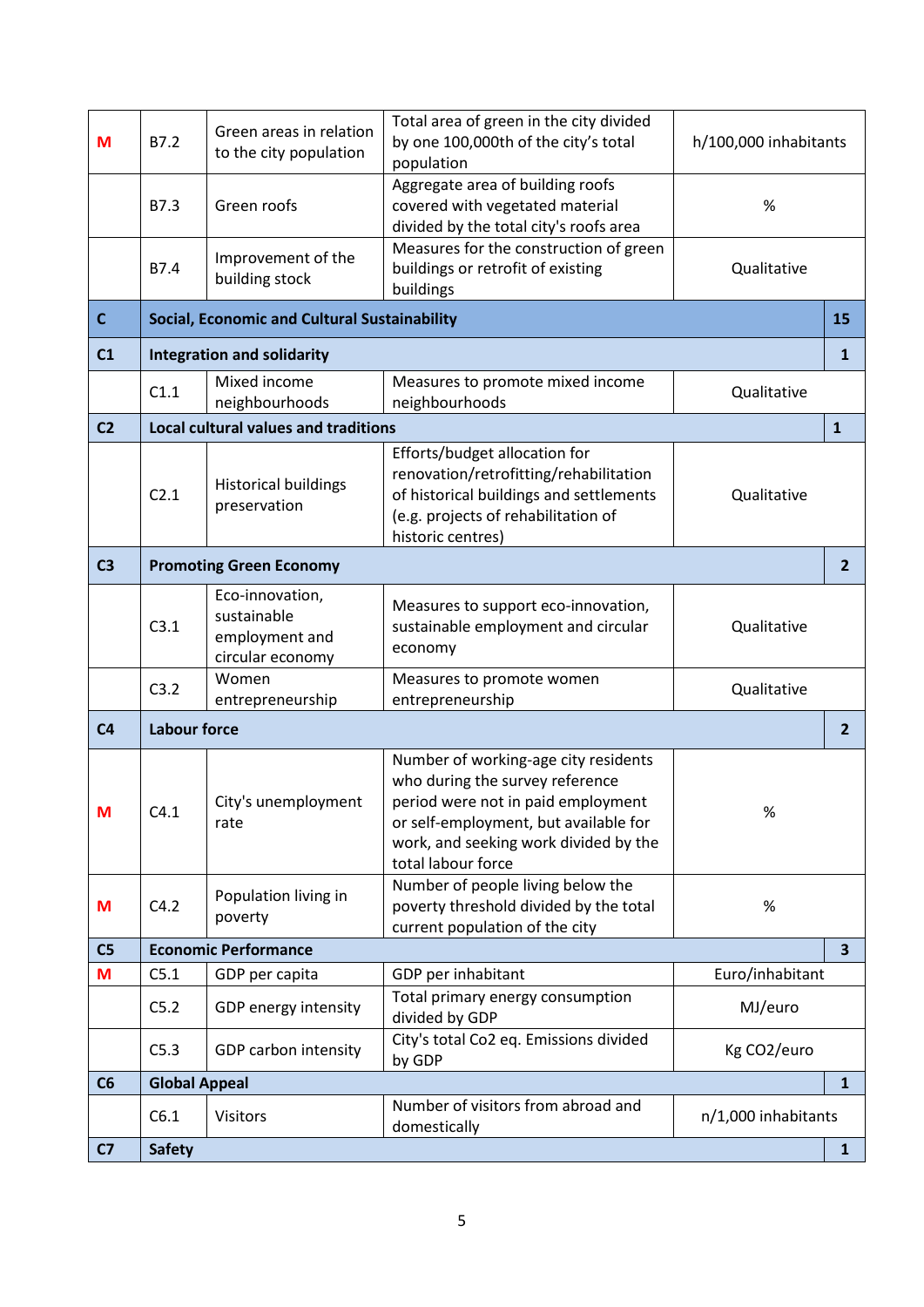|                | C7.1             | Fire safety                                                                                                                                            | Total number of paid full-time<br>firefighters divided by one 100,000th<br>of the city population                                                                                          | n/100,000 inhabitants |                         |
|----------------|------------------|--------------------------------------------------------------------------------------------------------------------------------------------------------|--------------------------------------------------------------------------------------------------------------------------------------------------------------------------------------------|-----------------------|-------------------------|
| C8             | <b>Education</b> |                                                                                                                                                        |                                                                                                                                                                                            |                       | $\overline{2}$          |
| M              | C8.1             | Female school-aged<br>population                                                                                                                       | Number of female school-aged<br>population enrolled at primary and<br>secondary levels in public and private<br>schools divided by the total number of<br>female school-aged population    | $\%$                  |                         |
| M              | C8.2             | Students completing<br>secondary education                                                                                                             | Total number of students belonging to<br>a school-cohort who complete the final<br>grade of secondary education divided<br>by the total number of students<br>belonging to a school-cohort | $\%$                  |                         |
| C9             | <b>Health</b>    |                                                                                                                                                        |                                                                                                                                                                                            |                       | $\mathbf{1}$            |
| M              | C9.1             | Accessibility to in-<br>patient hospital beds                                                                                                          | Total number of in-patient public and<br>private hospital beds divided by one<br>100,000th of the city's total population                                                                  | n/100,000 inhabitants |                         |
| C10            | <b>Shelter</b>   |                                                                                                                                                        |                                                                                                                                                                                            |                       | $\mathbf{1}$            |
| M              | C10.1            | City population living<br>in slums                                                                                                                     | Number of people living in slums<br>divided by the city population                                                                                                                         | $\%$                  |                         |
| D              |                  | <b>Policy and Governance</b>                                                                                                                           |                                                                                                                                                                                            |                       | 13                      |
| D <sub>1</sub> | <b>Policy</b>    |                                                                                                                                                        |                                                                                                                                                                                            |                       | 1                       |
| M              | D1.1             | Environmental<br>policies, strategies and<br>actions plans for<br>sustainability,<br>including climate<br>change mitigation and<br>adaptation strategy | Existence (with allocated budget) of<br>environmental policy, strategies and<br>action plans for sustainability, incl.<br>climate change mitigation and<br>adaptation strategy             | Qualitative           |                         |
| D <sub>2</sub> |                  | <b>Planning and management</b>                                                                                                                         |                                                                                                                                                                                            |                       | 3                       |
| M              | D2.1             | Strategies for<br>sustainable mobility                                                                                                                 | Adoption of strategies for sustainable<br>mobility (with budget allocation) (e.g.<br>integrated public transport systems;<br>promotion of public transport,<br>bicycles)                   | Qualitative           |                         |
| M              | D <sub>2.2</sub> | Pollution prevention<br>action plans                                                                                                                   | Adoption of pollution prevention<br>action plans for water, waste, air, noise<br>(with budget allocation)                                                                                  | Qualitative           |                         |
| M              | D <sub>2.3</sub> | Coastal management<br>plans                                                                                                                            | Adoption of coastal management plan<br>(with budget allocation)                                                                                                                            | Qualitative           |                         |
| D <sub>3</sub> | Institution      |                                                                                                                                                        |                                                                                                                                                                                            |                       | $\overline{\mathbf{3}}$ |
| M              | D3.1             | Women elected                                                                                                                                          | Number of elected city-level positions<br>held by women divided by the total<br>number of elected city-level positions                                                                     | $\%$                  |                         |
| M              | D3.2             | Community<br>involvement in urban<br>planning activities                                                                                               | Level of involvement of users in urban<br>planning                                                                                                                                         | Index                 |                         |